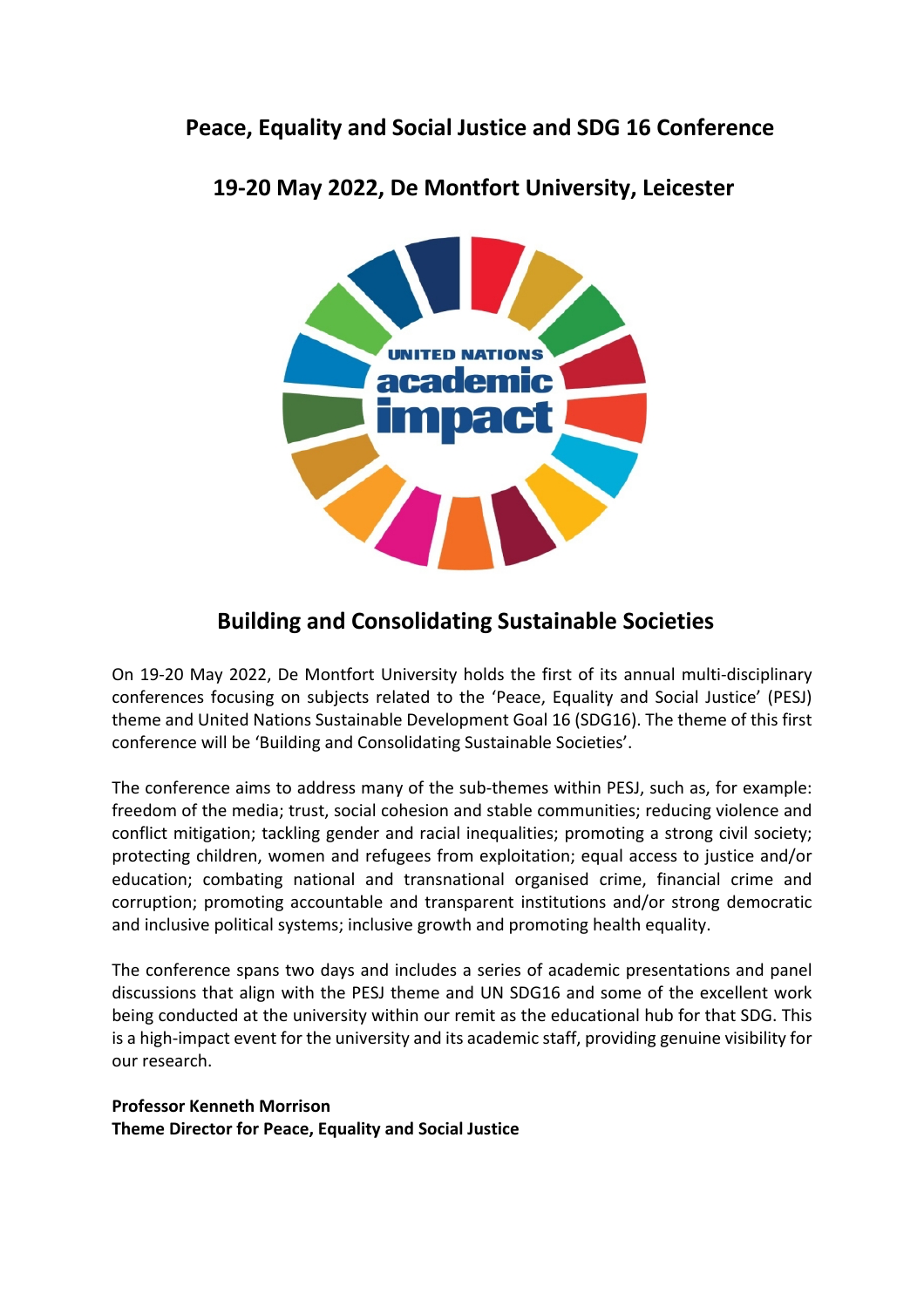#### **CONFERENCE SCHEDULE**

## **DAY ONE (Thursday, 19 May)**

**9.30am:** Introduction to the conference: Professor Katie Normington (Vice Chancellor, De Montfort University, Maher Nasser (Director of Outreach Division, United Nations) and Professor Kenneth Morrison (Research Theme Director for Peace, Equality and Social Justice)

## *10am-1pm: Morning session*

**10am:** Core Challenges Facing Modern Societies Within the Context of PESJ and the UNSDG 16 Framework (Chair: Professor Julia Shaw).

*This panel will consider some of the core challenges facing modern societies within the context of 'peace, equality and social justice' and the UN SDG framework, both of which require multipartner engagement to address global injustice and inequality. Drawing on a range of eclectic and interdisciplinary perspectives, we will explore current issues arising within inter alia international human rights law, public finance law and policy-making. Legal, and wider political and cultural, contexts will be investigated in relation to advancing the articulation and protection of the rights of marginalised and disadvantaged groups in society, with the aim of highlighting areas in need of further debate and urgent reform. Our discussion will begin with a brief critique of the normative function of law, the 'legal tradition, which conveys its power while at the same time concealing its historical and geographical origins. These cultural markers are grounded in a predominantly Western language of law and located in a form of discourse which comprises law's unconscious which, in turn, invests many modern legal institutions with their distinctive character and authority. In a globally-integrated, interdependent and increasingly complex world, it becomes pertinent to ask 'what ought to constitute law and justice for all'?* 

#### **11am – 11.30: break**

**12pm:** A Global Initiative to Enable Better Criminal Justice Outcomes for Societies (Chair: Professor Dave Walsh).

*This panel will convey details of a global project illuminating the various interview/interrogation techniques used with victims, witnesses and suspects in countries across the world, detailing developed actions already undertaken alongside forthcoming plans to develop international networks and research collaborations between researchers (and researchers and practitioners) in those countries where research remains under-developed, and also between these and researchers in those countries where research is more established. In total, around 80 countries will be included in the project. The aim is to positively influence practice, policy, law and research in countries where it becomes known (or already is) that the police undertake poor practice. Often, we find that these practices are conducted in ignorance of those found through scientific endeavour to be more effective in interviews with victims, witness and suspects in providing more reliable and detailed information that positively informs criminal investigation, which enable better justice outcomes.*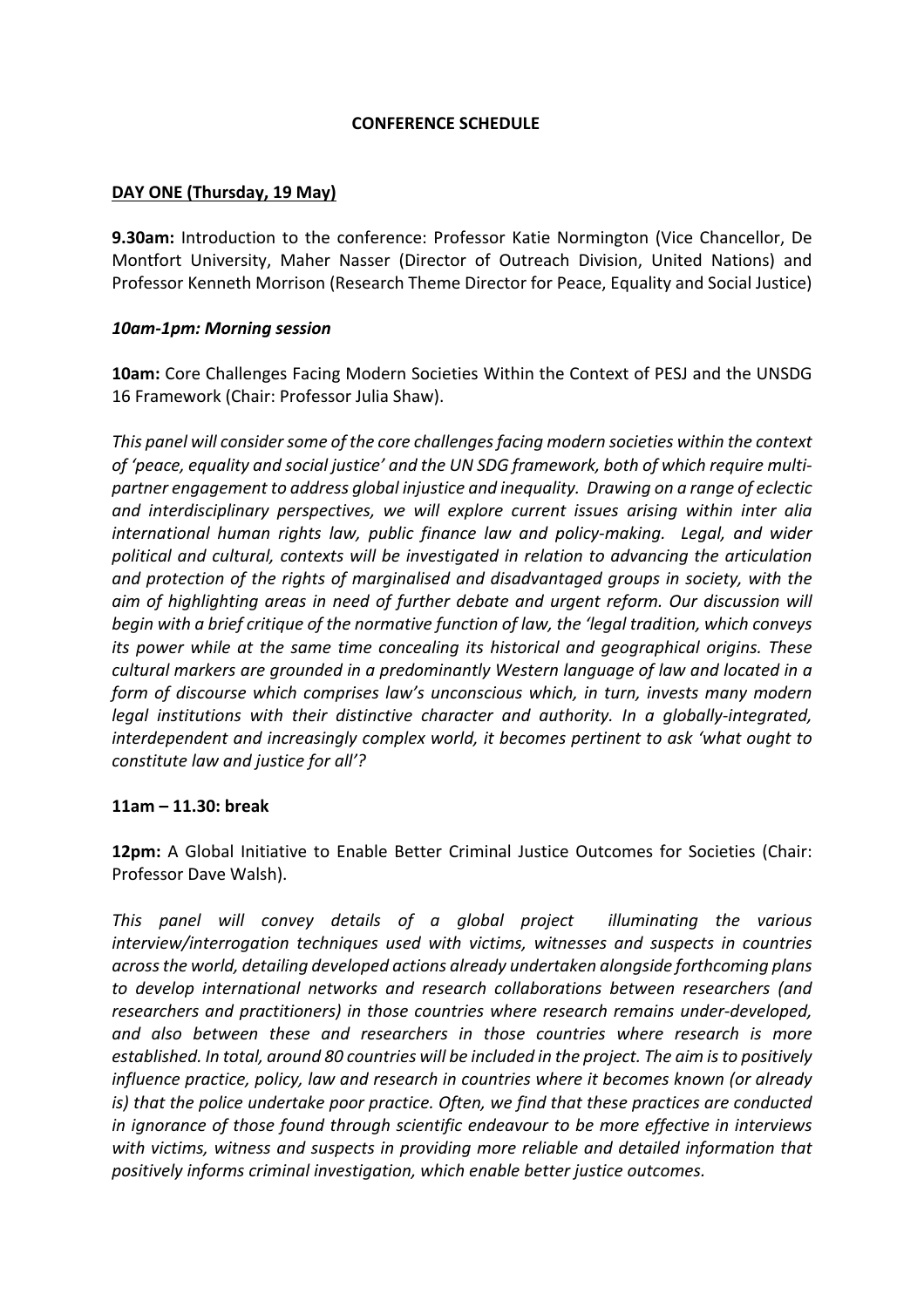**1pm:** Buffet lunch in the Vijay Patel Building

#### *2pm-4pm: Afternoon session*

**2pm:** 'At Least the Word *Peace* is Not Forbidden Yet': Expanding Narratives for Equality and Justice from Journalism to Languages (Co-Chairs: Professor Stuart Price and Dr Giuliana Tiripelli; Guest Speaker: Dr Giovanna Fassetta, University of Glasgow).

*"At least, the word peace is not forbidden yet", said a TV correspondent covering Ukraine on March 3, 2022, to end their coverage of the dispute about the term "war" to discuss the Russian aggression. Peace is an ideal aim, which is shared by everyone, including those who wage occupation wars. This is because the peace idea contains unpacked discourses that major actors in a conflict can exploit for political purposes. Media Discourse Centre (MDC) researchers and practitioners have studied how the media contribute to the discursive confusion about peaceful and just societies, with an emphasis on a critical analysis of saturated ideological perspectives and mainstream media discourses of conflicts, journalism, and peace negotiations. This multidisciplinary panel outlines this critical work of the MDC, and it highlights important synergies with research on intercultural communication and languages, which offers refreshing opportunities for producing change through research about media and social discourses.* 

**3pm:** Building Stronger Communities: Developing social action through an online programme (Chair: Mark Charlton)

*The online programme consists of six weeks of online materials and seminars. Online materials include recorded lectures, podcasts, videos, blogs and articles. Each week participants engage*  with materials that take between one and two hours to work through, with additional *resources for optional further study. There programme includes three live online seminars and a live online panel discussion with survivors, activists and genocide scholars from Bosnia, the UK and USA. During the programme, participants are encouraged to critically reflect on their thoughts and feelings of engaging with the materials with a view to prompting and supporting sustainable social action to build stronger communities after the programme has ended. The live, online seminars encourage participants to form communities of support by undertaking collaborative discussions of their responses to the programme materials. Participants provide a personal narrative, alongside self-evaluation questionnaires before, in the middle and at the end of the programme. This supports participants to track changes in their perspective on the preparedness to undertake social action to build stronger communities. This panel consists of papers presented by academics involved in the development, delivery and evaluation of the Building Stronger Communities online programme. Topics covered will include the context and theories underpinning the programme, reflections on the delivery to the first cohort of the programme and a discussion of initial findings from the evaluation of the programme.*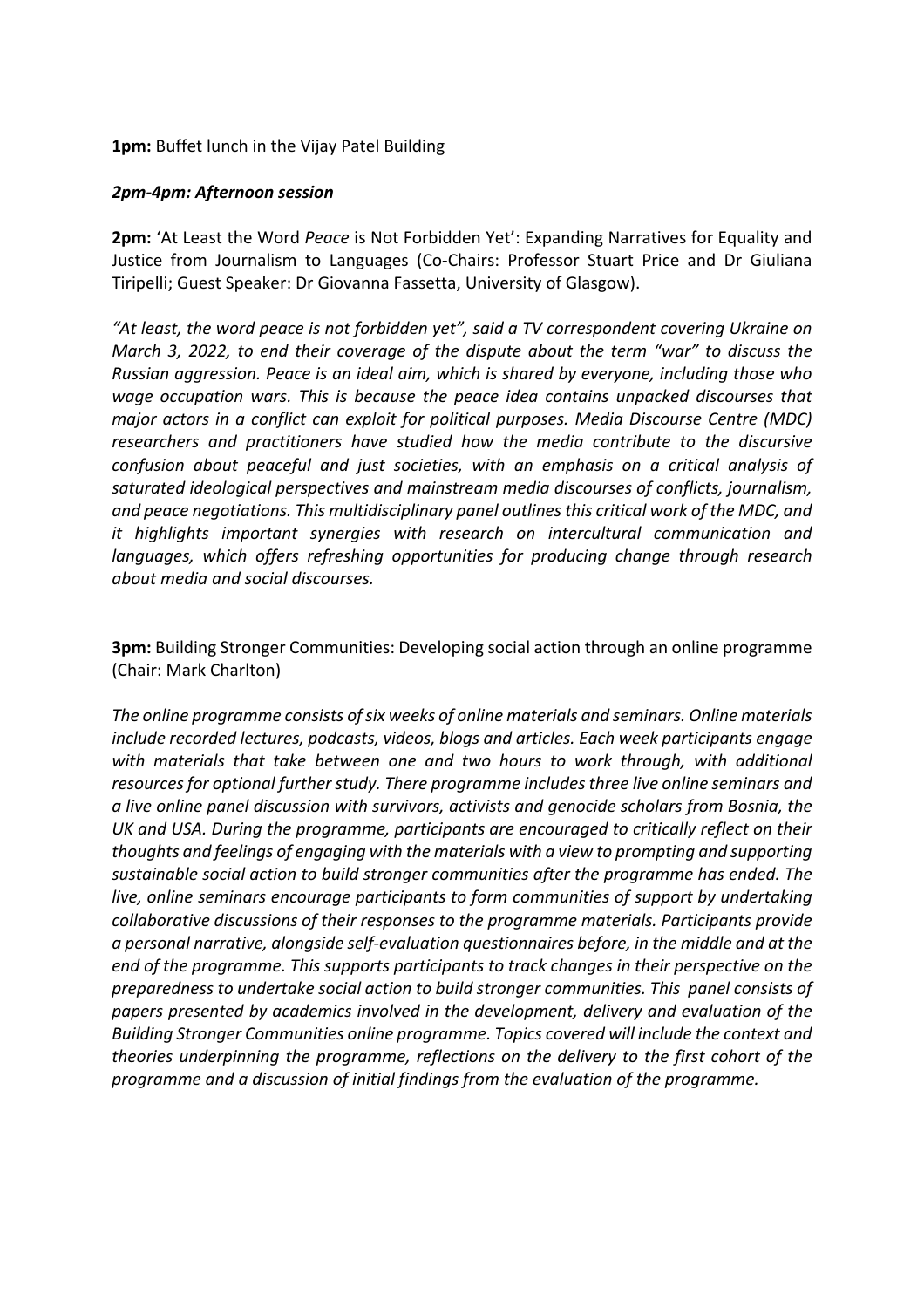## **4pm: Break**

**4.30pm:** Keynote speaker: Dr Paul Lowe, University of the Arts London. Lecture title: 'The Art of Testimony' (Introduction: Professor Kenneth Morrison).

*This keynote lecture explores how a range of artists from the former Yugoslavia, from the generation that experienced the war as children, have explored the resonances of the conflict across the region in their subsequent artistic practices. Their works address personal and public human rights, the complexities of transitional justice, and the contested term of 'reconciliation'. Artists, including Adela Jušić, Vladimir Miladinović and Mladen Miljanović, each drew upon their lived experiences and archival material from a range of sources including the court transcripts and evidence submitted to the International Criminal Tribunal for the Former Yugoslavia (ICTY). The paper draws on research undertaken as part of 'Art & Reconciliation: Conflict, Culture and Community', a multi-year, collaborative and inter-disciplinary research project funded by the UK Arts and Humanities Research Council (AHRC) as part of the Partnership for Conflict, Crime and Security (PaCCS) research programme and Global Challenges Research Fund (GCRF).*

## **5.30pm: Close of Day One**

## **DAY TWO (Friday, 20 May):**

### **9.45am:** Introduction (Mark Charlton)

**10am:** Panel: Counter-Narratives: The Lived Experiences of Peace-Building in Peripheral Places (Chair: Professor Richard Hall).

*This panel discusses counter-narratives of peace-building and social justice that challenge dominant views of community-building. It explores the experiences of very different, marginalised groups in urban/rural spaces in Cuba and England, to explore the variety of textures that peace-building might take in a world shaken by intersecting crises. At the heart of this exploration are the relationships that these different groups have with concrete places, and how hearing their material histories enables different readings of peacebuilding, beyond labelling marginalisation and imposing reductionist solutions. Within this lies a focus upon the spaces/institutions for new conceptions of social justice, that critiques the material, cultural and historical bases for intersectional, intergenerational and intercommunal inequalities. In developing these counter-narratives, the panel refuse reductionist, hegemonic narratives of development, and instead situate peace-building and social justice as a differential, placebased process grounded in trust and mutuality.*

**11am:** CHAMPIONS: Covid-19, Temporary Accommodation and Children's Rights to Safety, Health, and Education (Chair: Dr Nadia Svirydzenka).

*Families living in temporary accommodation (TA) have been some of the hardest hit in the pandemic, and children under 5 are the most vulnerable. The early years are a vital foundation for child development, yet children in TA already suffer significant health and educational inequalities due to deprivation. They are more likely to suffer child mortality, 2-4 times more*